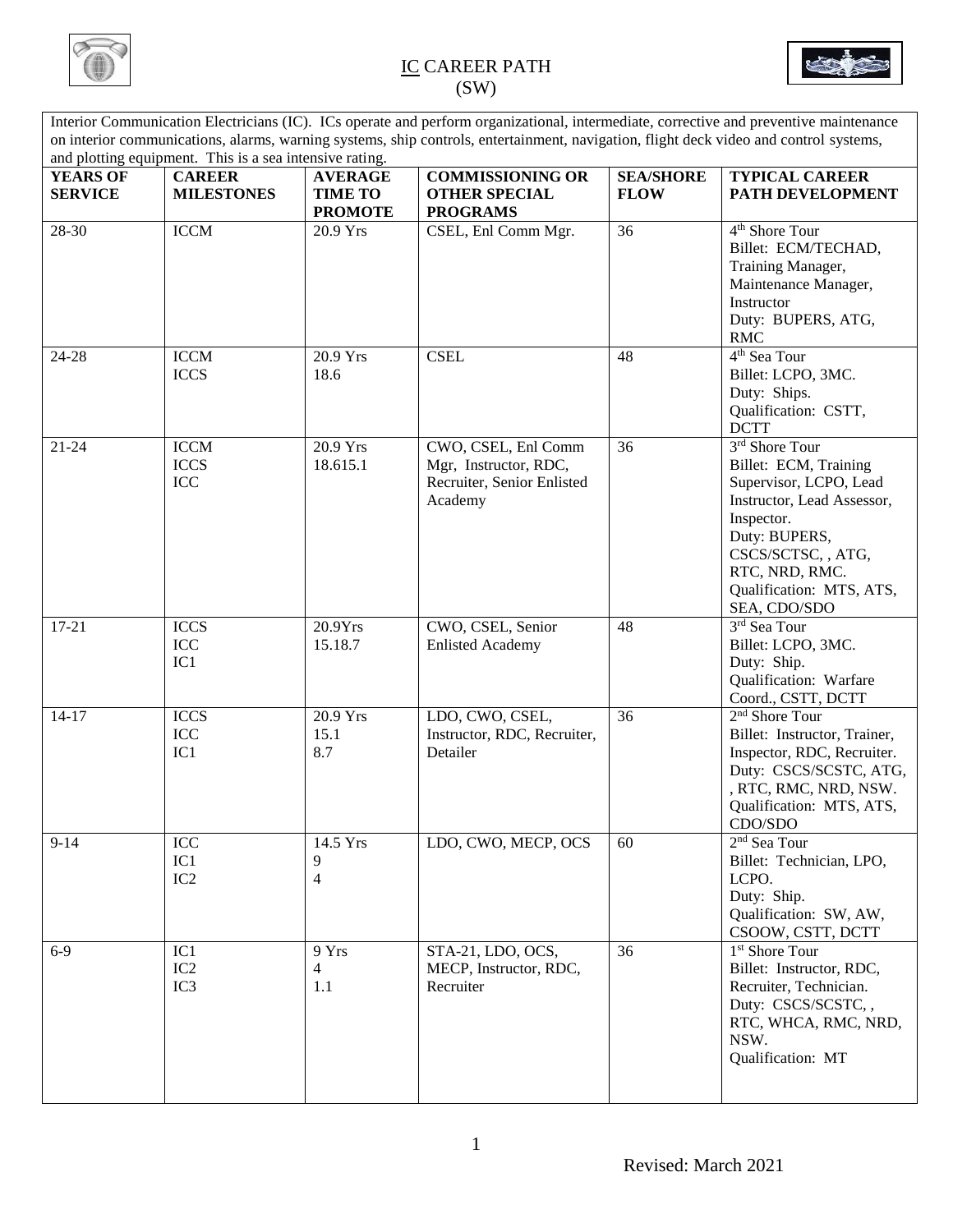



| <b>YEARS OF</b><br><b>SERVICE</b> | <b>CAREER</b><br><b>MILESTONES</b>                      | <b>AVERAGE</b><br><b>TIME TO</b><br><b>PROMOTE</b> | <b>COMMISSIONING OR</b><br><b>OTHER SPECIAL</b><br><b>PROGRAMS</b> | <b>SEA/SHORE</b><br><b>FLOW</b> | <b>TYPICAL CAREER</b><br><b>PATH DEVELOPMENT</b>                                                                                                      |
|-----------------------------------|---------------------------------------------------------|----------------------------------------------------|--------------------------------------------------------------------|---------------------------------|-------------------------------------------------------------------------------------------------------------------------------------------------------|
| $2 - 6$                           | IC2<br>IC3                                              | 4 Yrs<br>1.1                                       | STA-21, Naval Academy,<br>NROTC, OCS                               | 60                              | 1 <sup>st</sup> Sea Tour<br>Billet: Maintenance<br>Technician, WCS.<br>Duty: Ship.<br>Qualification: CS Area<br>Supervisor, ATTT, VBSS,<br>ESWS, EAWS |
| $1+/-$                            | <b>ICSN</b><br><b>ICSA</b><br><b>Accession Training</b> | .8Yrs                                              |                                                                    |                                 | Recruit Training and all<br>schools or training events<br>required to be completed<br>prior to reporting to their<br>first operational command        |

Notes:

1. "A" School and Security Clearance is required.

2. Deployable Sea and Land components located in the 7<sup>th</sup> Fleet AOR, 6<sup>th</sup> Fleet AOR and 5<sup>th</sup> Fleet AOR are extremely arduous, with deployable units being out of homeport well above CONUS average.

3. Instructor Duty billets can prevent a member from being in a leadership position. This fact is due to the sheer number of Chief Petty Officer and First Class billets at schoolhouses.

4. Tours at NPC and BUPERS require special screening and are highly competitive in nature.

5. Personnel assigned to RTC, OTC and Naval Academy as a Recruit Division Commander, are carefully screened and selected for this high priority assignment.

6. In-rating shore duty is limited and typically assigned as "A" or "C" School Instructors, DMA overseas, and IMAs. Most are encouraged to take a tour in recruiting or as an RDC. The IC rating is sea intensive, but currently there are no billets onboard LCS platforms.

7. Sea duty for ICC/ICCS/ICCM is large decks (CVN/LHA/LHD/LCCs) or 3MC, although limited.

8. All Shore special programs require screening.

9. The majority of V78B billets are overseas and Type 1 duty. All of the DMA billets are joint DOD. However, all V78B Broadcast Engineers have the ability to go to sea as a V78B or as a senior IC.

#### **In addition to the above career path, an IC is advanced due to their proven leadership, qualifications and performance against competition, regardless of billet assigned.**

#### **Considerations for promotion from E6 to E7**

- 1. Sea Assignments (all)
	- Manning structure aboard a ship limits opportunity to serve in LPO positions.
	- Qualified (I/P) OOD, CSOOW, Duty Dept. Head; (U/W) CSOOW, QAI (CVN Air Dept) IC's assigned to V2/4 onboard carriers may not have the typical CSOSS Quals expected
	- Advanced Qualifications (I/P) ATTWO; (U/W) CSC, CSRO
	- Achieve all Warfare qualifications available at command
	- Training Team member (Primary CSTT Technical) (ATTT, ITT, DCTT)
	- Asst. Command Collateral for major program with documented impact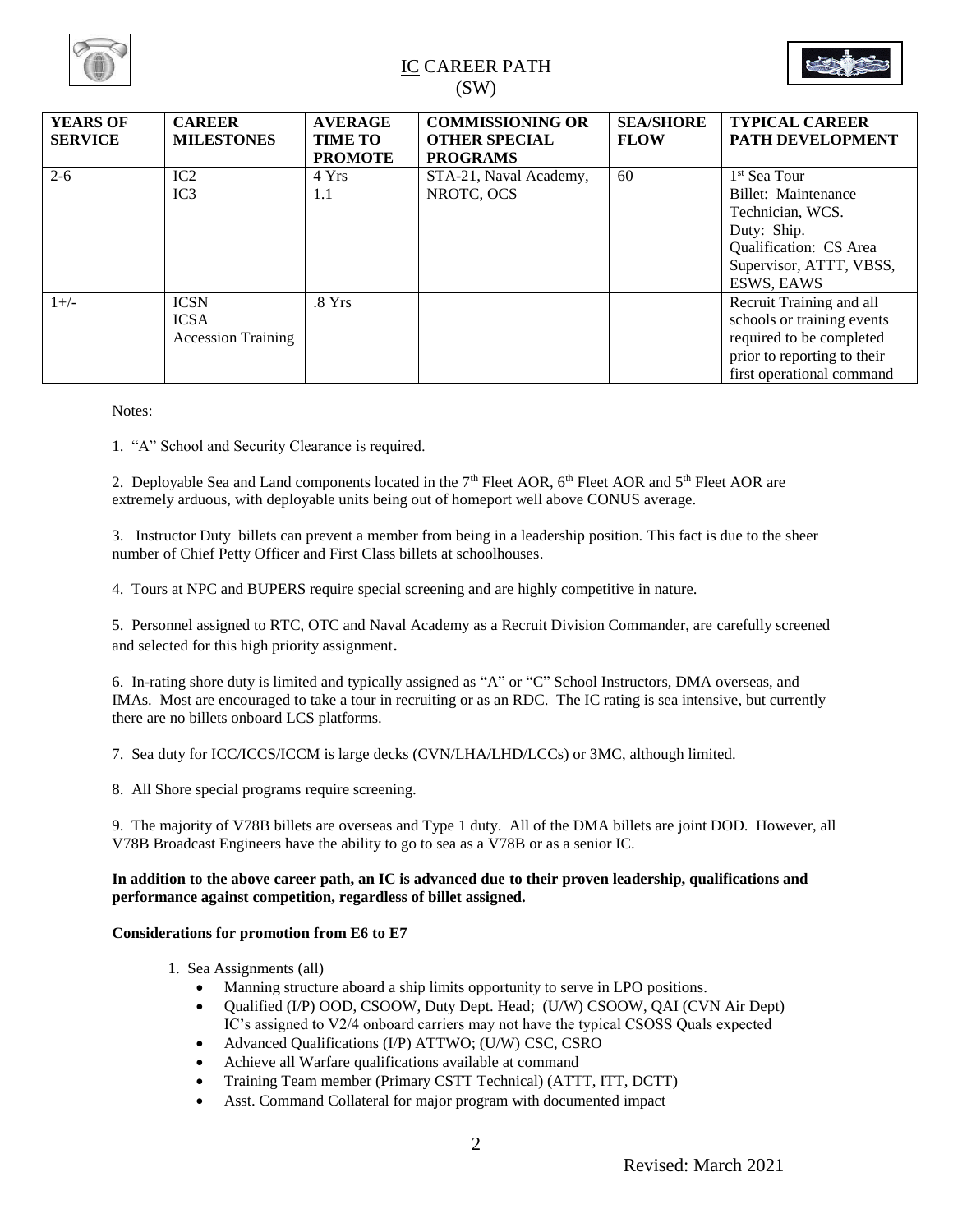



- Active First Class Mess involvement with documented impact
- Sailor 360 involvement, preferably leading a committee
- 2. Shore Assignments (all)
	- Billet base for IC is sea duty centric, which may preclude opportunity for an in-rate shore tour
	- School Instructor/Course Supervisor IC "A" or "C"/SCSTC/CSCS Det. (MTS during tour); Advanced Qualification: Training Manager
	- ATG (ATS during tour)(Advance Qual: MTS)
	- RMC Maintenance Technician with documented repairs
	- NPC (Detailer)
	- RDC (MTS during tour)
	- Enlisted Recruiter
	- Asst. Command Collateral for major program with documented impact
	- Active FCPOA involvement with documented impact
	- Sailor 360 involvement, preferably leading a committee

#### **Considerations for promotion from E7 to E8**

- 1. Sea Assignments (all)
	- Successful Divisional LCPO/ 3MC tour at an operational command.
	- Achieve all Warfare qualifications available at command
	- Qualified (I/P) Section Leader; (U/W) CSC, CSRO
	- Advanced Qualifications (I/P) ATTWO; (U/W) CICWO, Warfare Coordinator
	- Training Team member (Primary CSTT Technical and Tactical) (ATTT, ITT, DCTT, 3MTT)
	- Command Collateral with documented impact
	- Active CPO Mess involvement with documented impact
	- Sailor 360 involvement and leading a committee
- 2. Shore Assignments (all)
	- Course Supervisor/Training Manager IC "A" or "C" School/ SCSTC/CSCS Det. (MTS during tour)
	- $\bullet$
	- Waterfront Trainer and Assessor ATG (ATS during tour)(Advanced Qual: MTS)
	- RMC Maintenance Technician and Trainer
	- NPC (Detailer)
	- RDC (MTS during tour)
	- Command Collateral with documented impact
	- Active Mess/CPOA involvement with documented impact
	- Sailor 360 involvement and leading a committee
	- Qualified Assessor, ACDO/CDO/SDO

#### **Consideration for promotion from E8 to E9**

- 1. Sea Assignments (all)
	- Successful Departmental or Divisional LCPO / 3MC tour at an operational command
	- Achieve all Warfare qualifications available at command
	- Completed SEA or service equivalent academy
	- Qualified (I/P) Section Leader; (U/W) CSC, CSRO
	- Advanced Qualifications (I/P) CDO, Senior Enlisted Section Leader (CVN), Senior Enlisted Watch Bill Coordinator; (U/W) Warfare Coordinator
	- Training Team Lead (CSTT Technical, 3MTT)
	- Major command collateral with documented impact
	- Active CPO Mess (documented leadership and involvement)